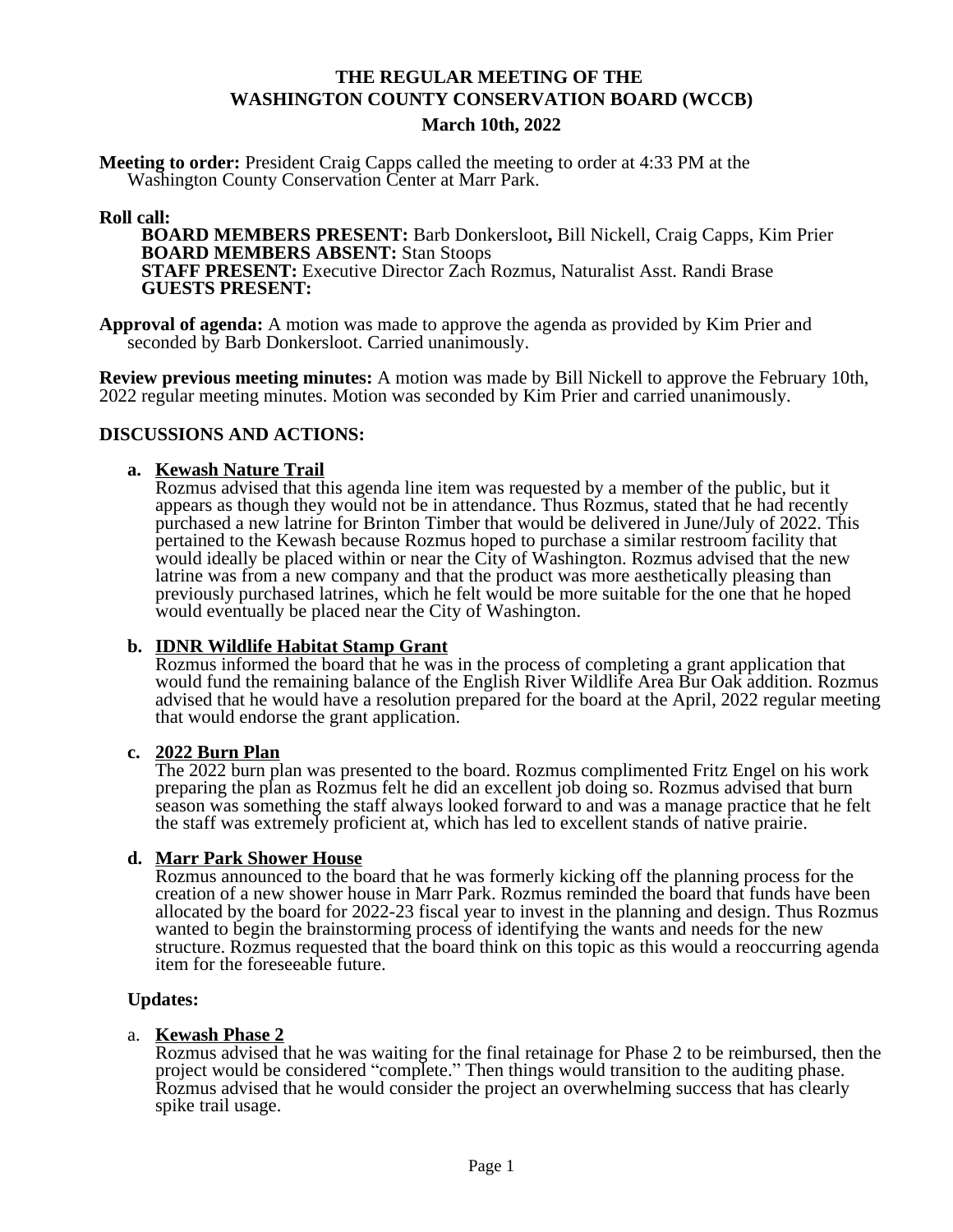## b. **Seasonal Staff**

Ads pertaining to two seasonal positions as well as a contracted campground host have been submitted to local media outlets and applications are beginning to file in Rozmus advised. Rozmus stated that he hoped to have all the positions filled by the end of March.

### c. **Hayes Timber Management**

Rozmus presented the board a forest management plan that was provided by Iowa DNR District Forester Cassidy Robinson pertaining to Hayes Timber. The plan included guidance from Robinson regarding a substantial infestation of invasive bush honeysuckle. Rozmus advised that in order to protect Hayes Timber's native tree and plant species action was required. Aggressive honeysuckle is consuming Hayes Timber and out competing native species. Rozmus stated that his plan was to first use Robinson as a peer review process, then proceed to attempting to make contact with the family, followed by educating the public, and last putting a management plan into action.

Rozmus advised that his goal was to really dive into the process of making contact with descendants of Carolyn Hayes in the coming weeks.

#### **Review of monthly reports**

Maintenance Technician Fritz Engel's monthly report was provided and reviewed.

Ranger/Technician Cody Smith's monthly report was provided and reviewed.

Ranger/Technician Brett Johnson's monthly report was provided and reviewed.

Naturalist Assistant Randi Brase's monthly report was provided and reviewed.

Naturalist Megan Jorgensen's monthly report was provided and reviewed.

Executive Director Zach Rozmus' monthly report was provided and reviewed.